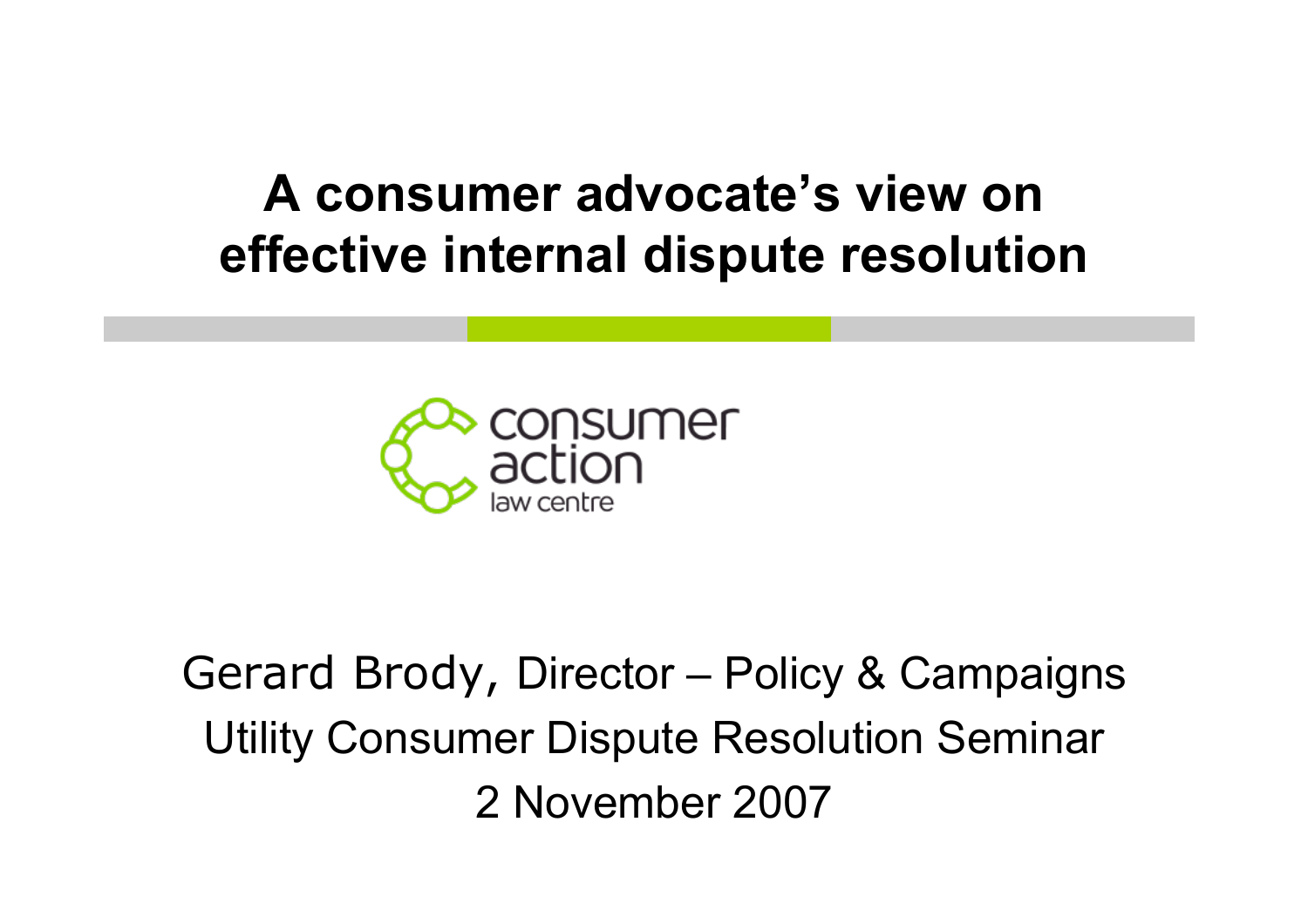### Who is Consumer Action?

- **Campaign focused casework and policy** organisation
- **18 staff**
- Assist 1000s of Victorian consumers each year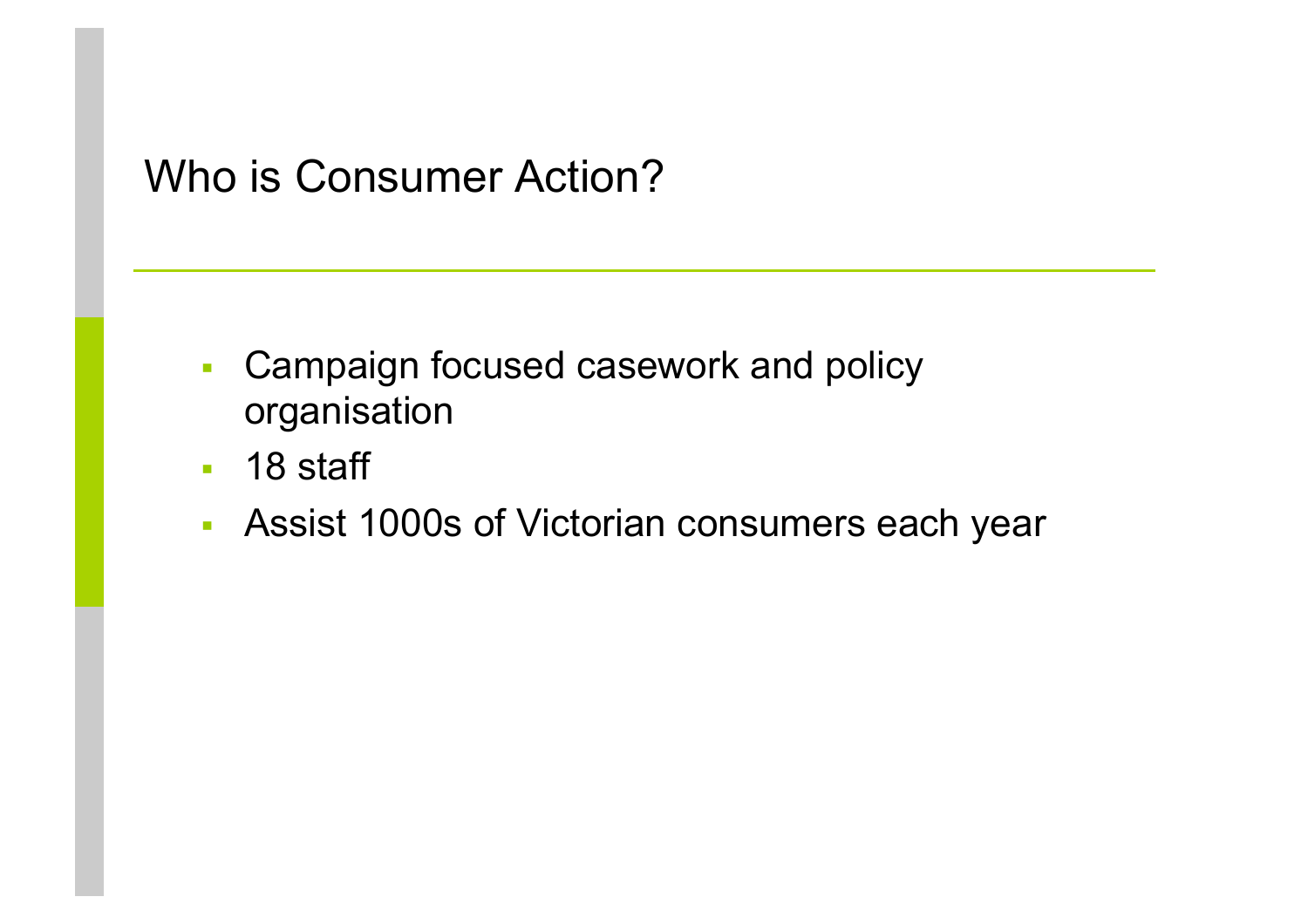#### Overview of presentation

- What is internal dispute resolution (IDR)?
- **Requlation of IDR** 
	- Australian Standard voluntary
	- Code of conduct mandatory
	- Regulatory underpinning and oversight of IDR
- **Business benefits of IDR**
- Think like a customer!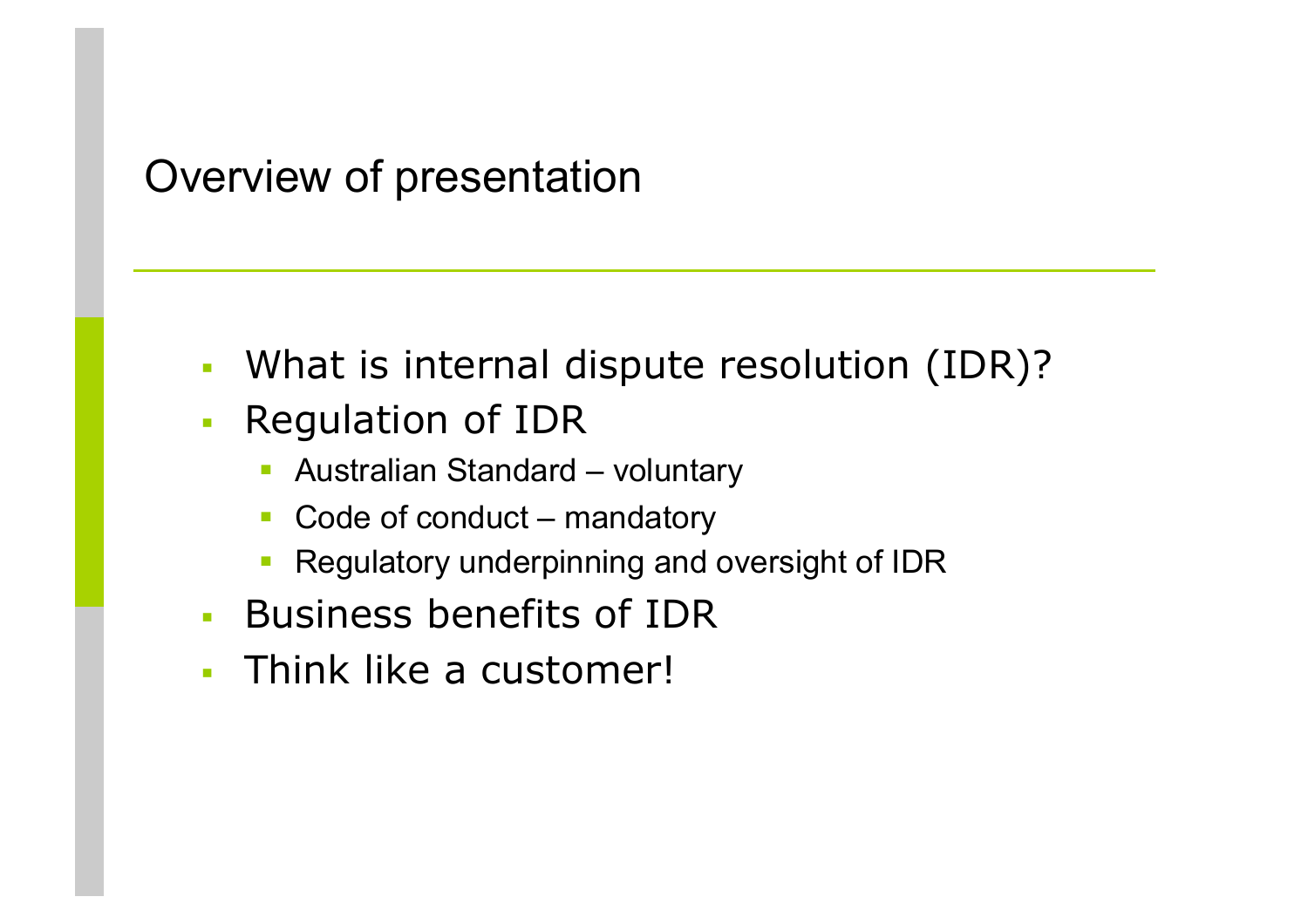### What is IDR?

- **IDR refers to providers' own complaint** handling processes.
- What is ineffective IDR?
	- Consumers complain about not getting through to the right person
	- Consumers complain to us of delays, adversarial approaches and failures to inform consumers about EDR
	- Case studies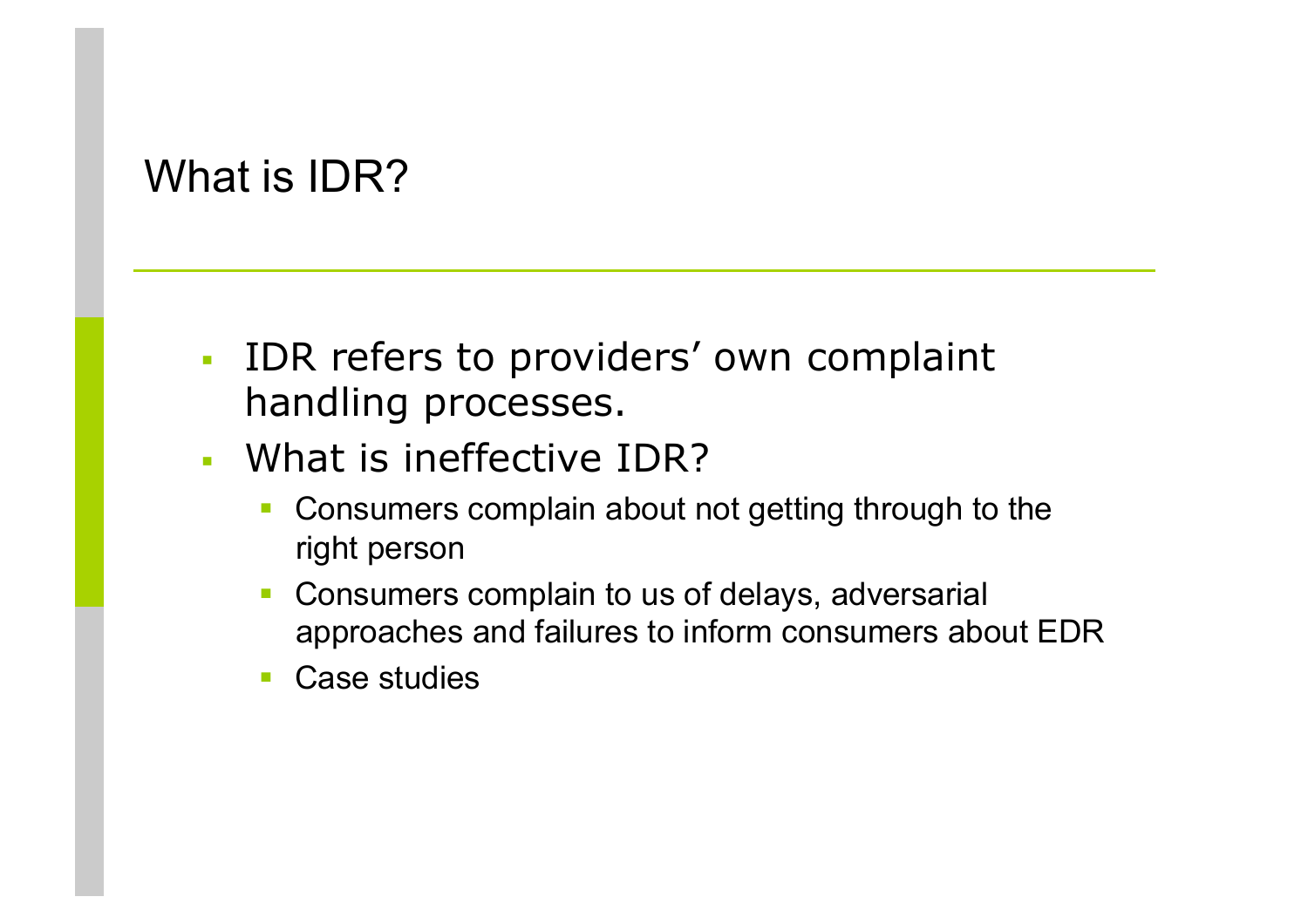#### ISO AS 10002-2006

- Customer satisfaction Guidelines for complaints handling in organisations
- **Supersedes AS 4269-1995**
- Approved by Standards Australia in February 2006
- Standard is outcomes focused
	- provides a degree of flexibility to achieve outcomes based on size and nature of the organisation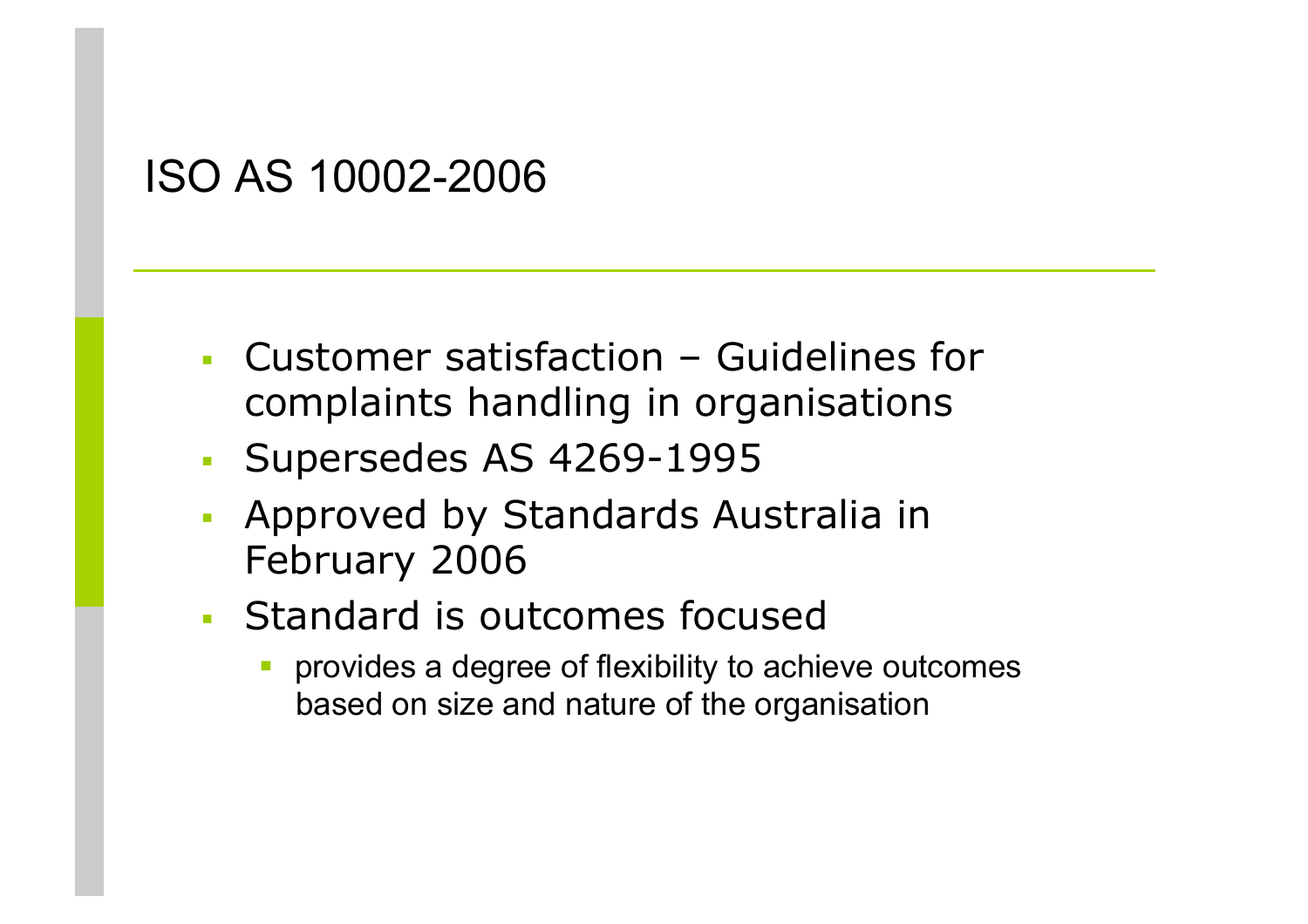#### ISO AS 10002-2006, cont.

- **Involves 9 guiding principles** 
	- **Visibility**
	- **Accessibility**
	- **Responsiveness**
	- **Objectivity**
	- Charges
	- **Confidentiality**
	- **Customer-focused approach**
	- **Accountability**
	- Continual improvement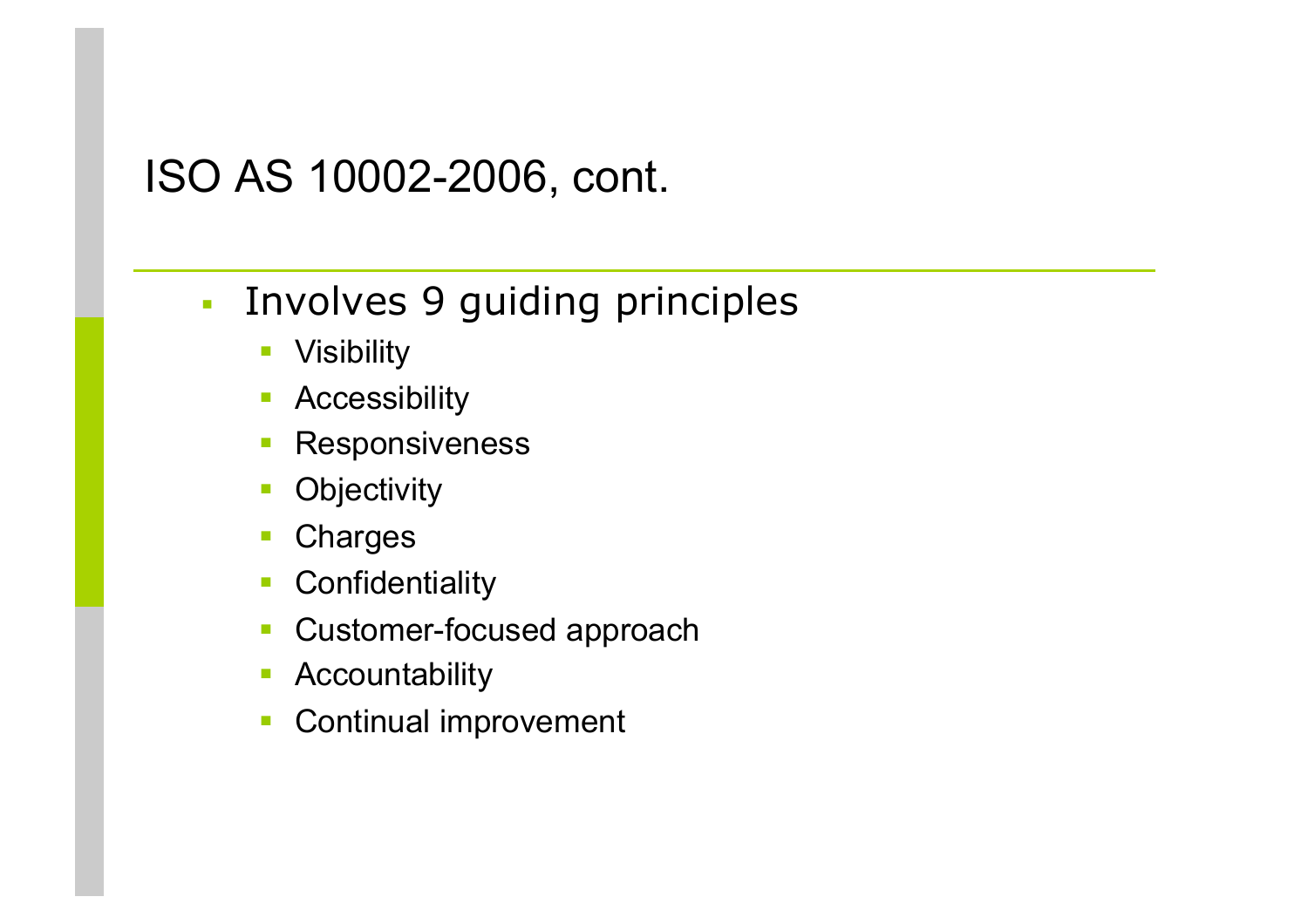| Customer expectations not met<br>- dissatisfied - complaint being<br>contemplated | Visibility<br>S4.2<br>S4.3<br>Accessibility<br>S7.1<br>Communication                                  |
|-----------------------------------------------------------------------------------|-------------------------------------------------------------------------------------------------------|
| Complaint made to organisation                                                    | Policy<br>S3.9<br>'Complaint' definition<br>S3.2<br>S5.3.4 Training                                   |
| Complaint accepted and<br>acknowledged                                            | Responsiveness<br>S4.4<br>S4.6<br>Charges<br>Receipt of Complaint<br>S7.2<br>S7.4<br>Acknowledgement  |
| Complaint assessed                                                                | Objectivity<br>S4.5<br>S4.7<br>Confidentiality<br>S4.8<br><b>Customer Focus</b><br>S7.5<br>Assessment |
| Resolved at 1 <sup>st</sup> contact point                                         |                                                                                                       |
| * Complex<br>* Simple                                                             | Response to Complaints<br>S7.7<br>S7.8<br>Communication Decision                                      |
|                                                                                   |                                                                                                       |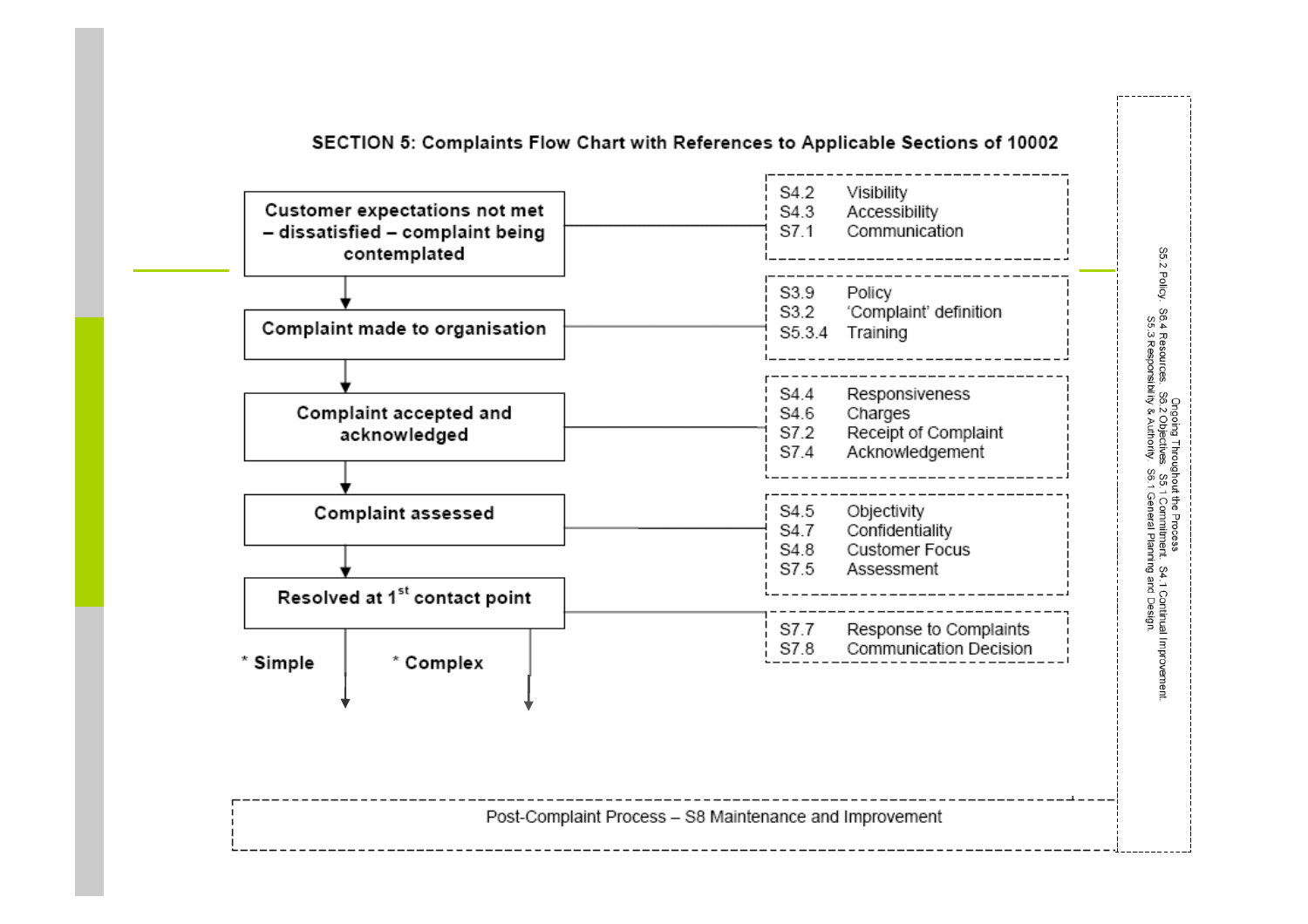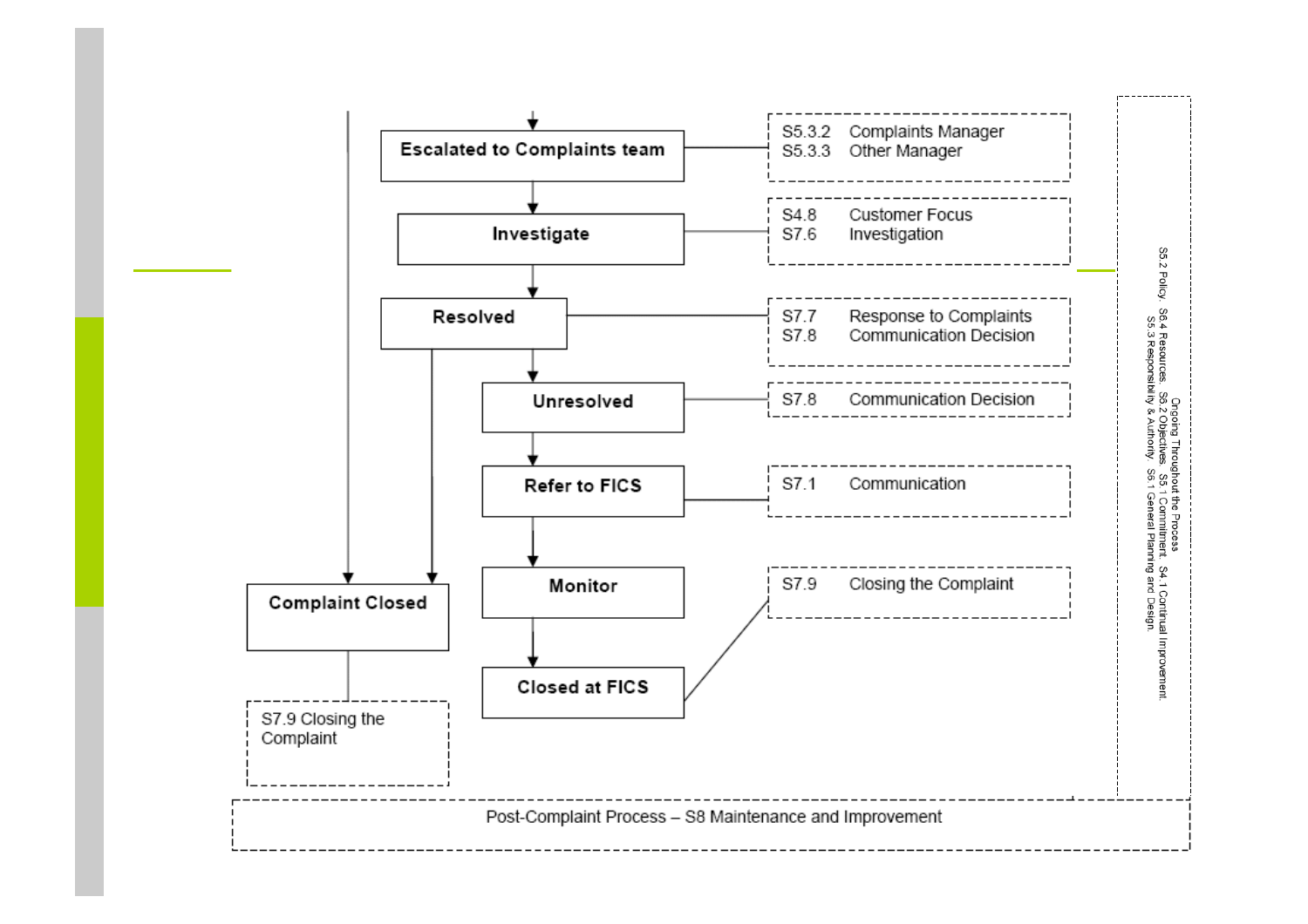#### Industry codes and charters

- Regulatory underpinning of voluntary standard
- Like other state codes, WA Electricity Code of Conduct includes requirements relating to complaints & dispute resolution
	- Providers required to have procedures in place to handle customer complaints
	- Includes escalation procedures
- WA Code recently amended to include requirement to comply with AS ISO 10002-2006
	- Vic still refers to AS 4269-1995 (and WA gas licence)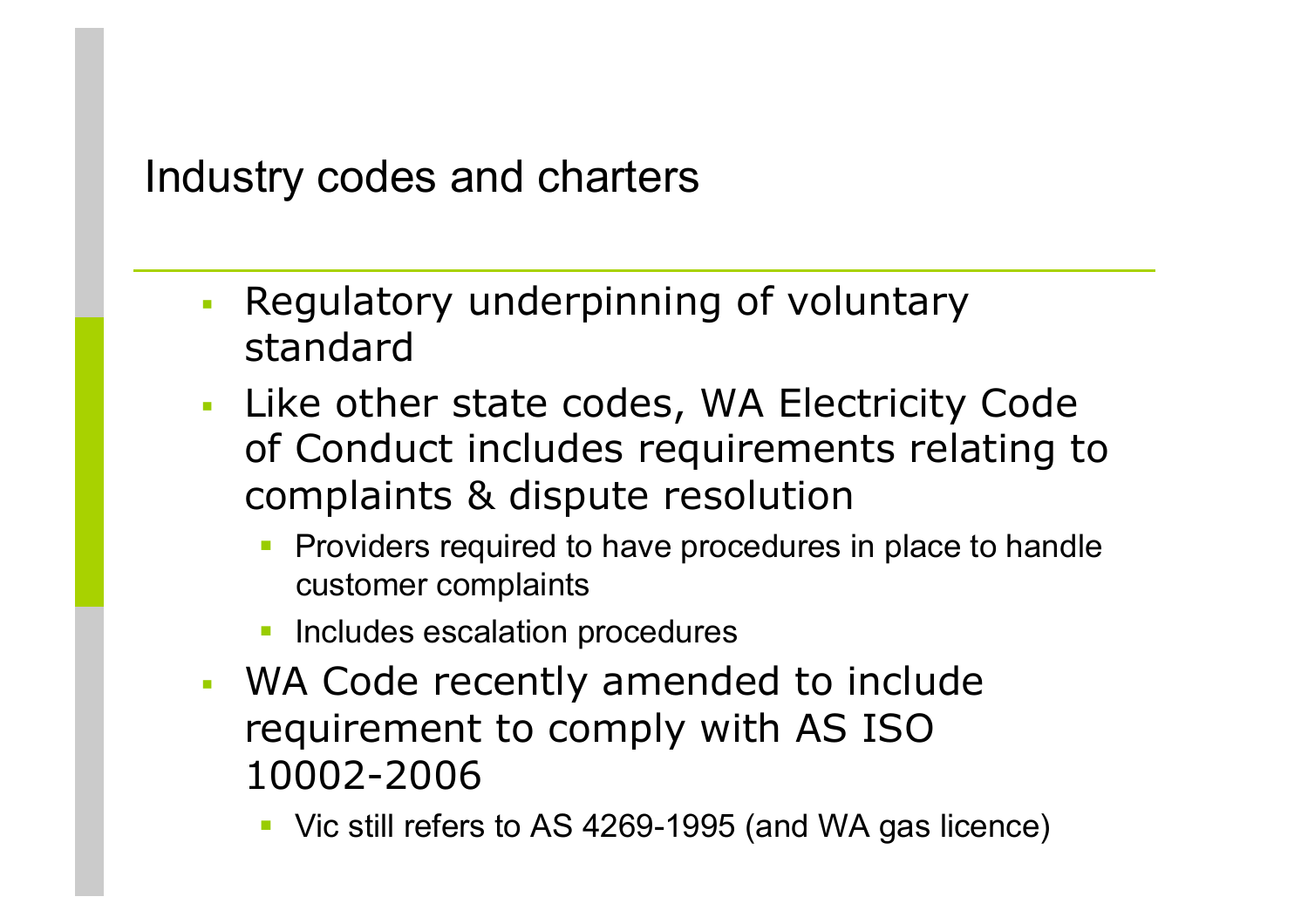## Regulatory oversight of IDR

- Regulatory oversight of IDR processes can contribute to good practice
- Audits
	- In Victoria, the ESC requires independent audits of regulated businesses' compliance with obligations
- **Complaints reporting** 
	- Example of the insurance industry
- Reporting of systemic issues
	- ASIC IDR guideline requires that IDR processes enable systemic issues or recurring complaints to be identified and addressed
	- **Energy licence obligations**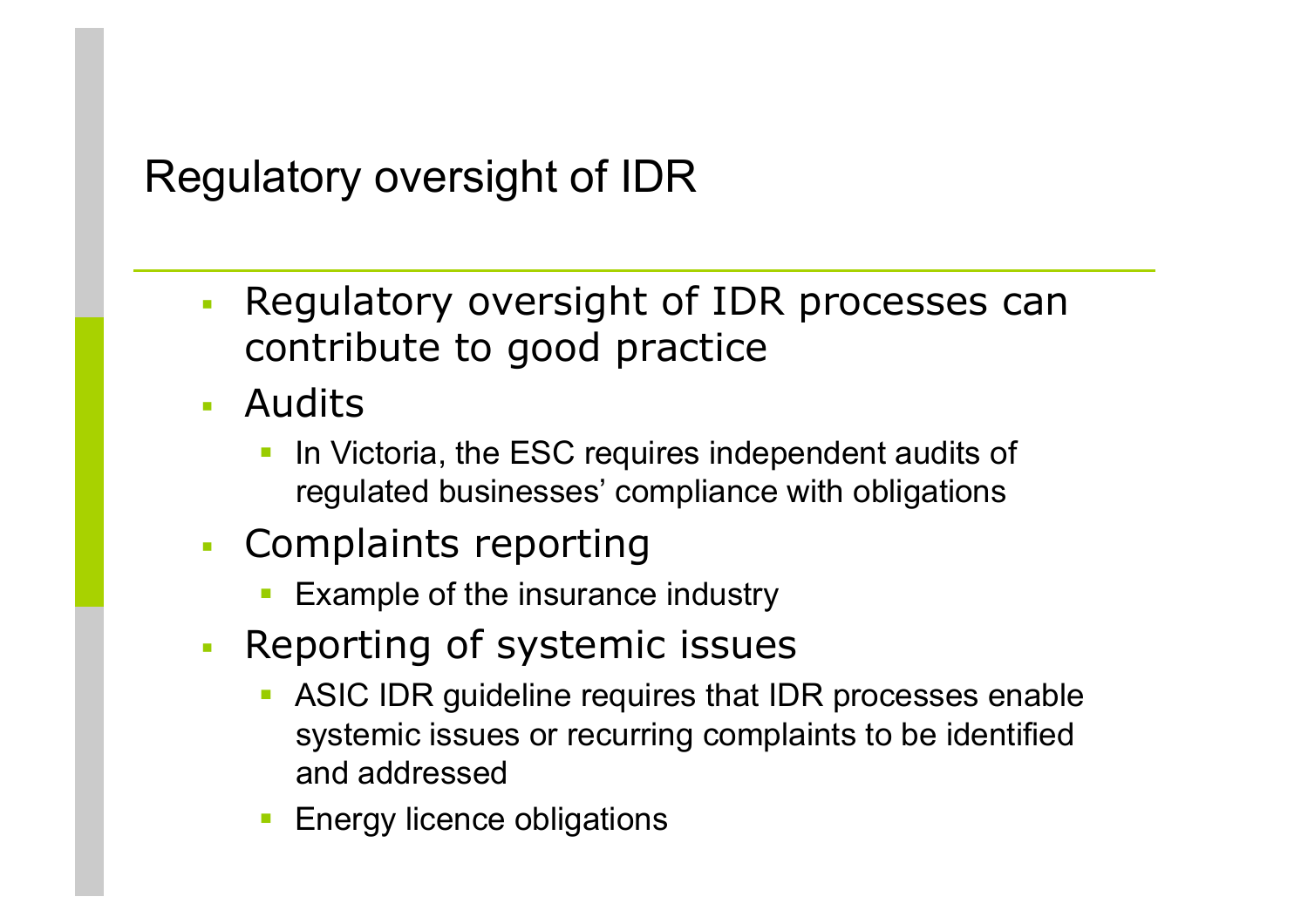#### Business benefits

- Customer satisfaction
	- Opportunity to protect company reputation
	- **Research has found that "an unhappy customer will tell** twice as many people about their negative experiences as a happy customer will"
- **Decrease in EDR costs** 
	- Rights of EDR members to have opportunity to resolve a dispute at IDR
- **I** Identification of systemic issues
	- This can improve business practices quickly and effectively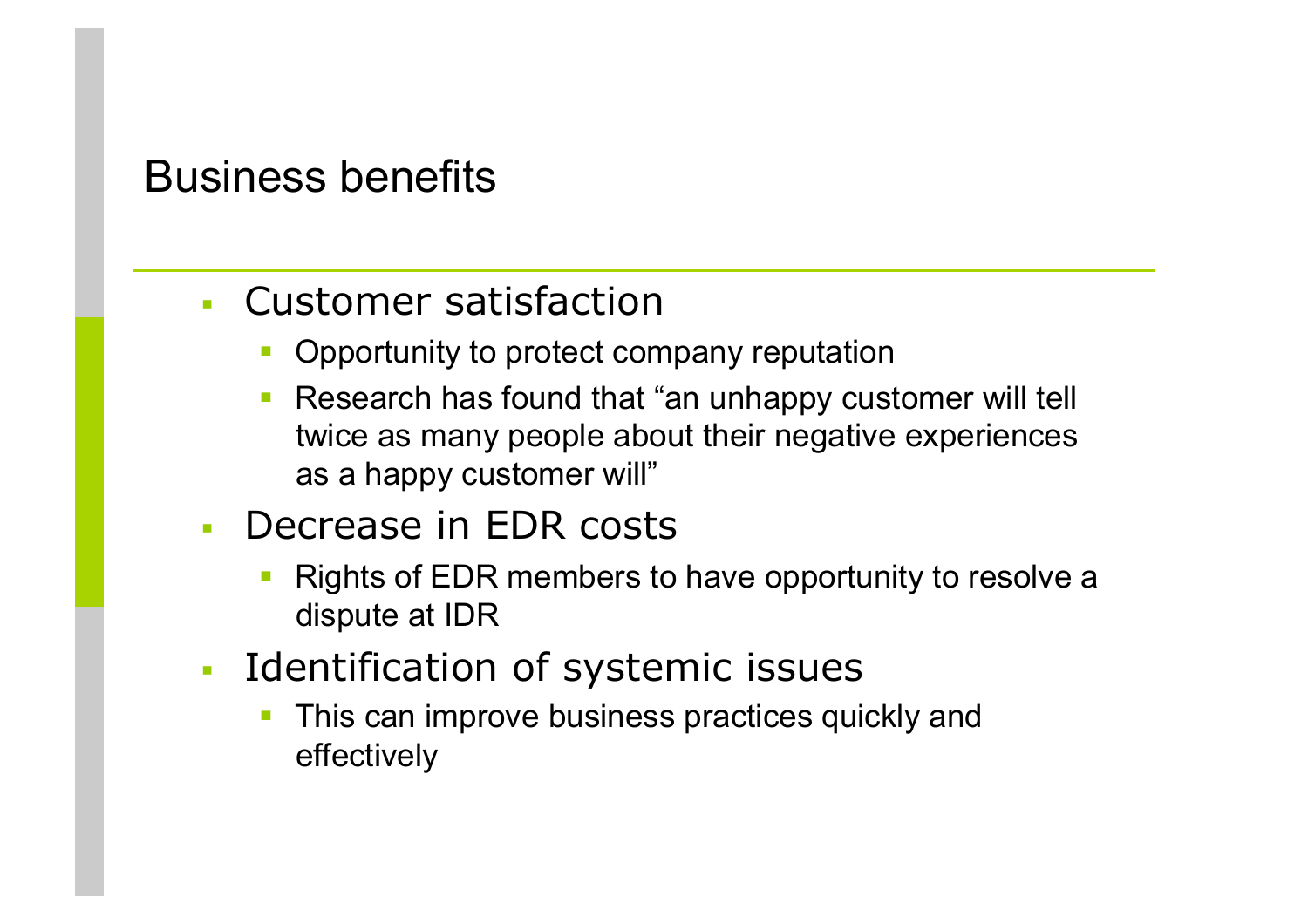Think like a customer!

- What does a customer want when they make a complaint?
	- Could be many things! Need to listen.
	- Can be a chance to improve or rebuild a relationship
- Some possibilities
	- **Commitments**
	- **An apology**
	- **Acknowledgment of error**
	- Compensation